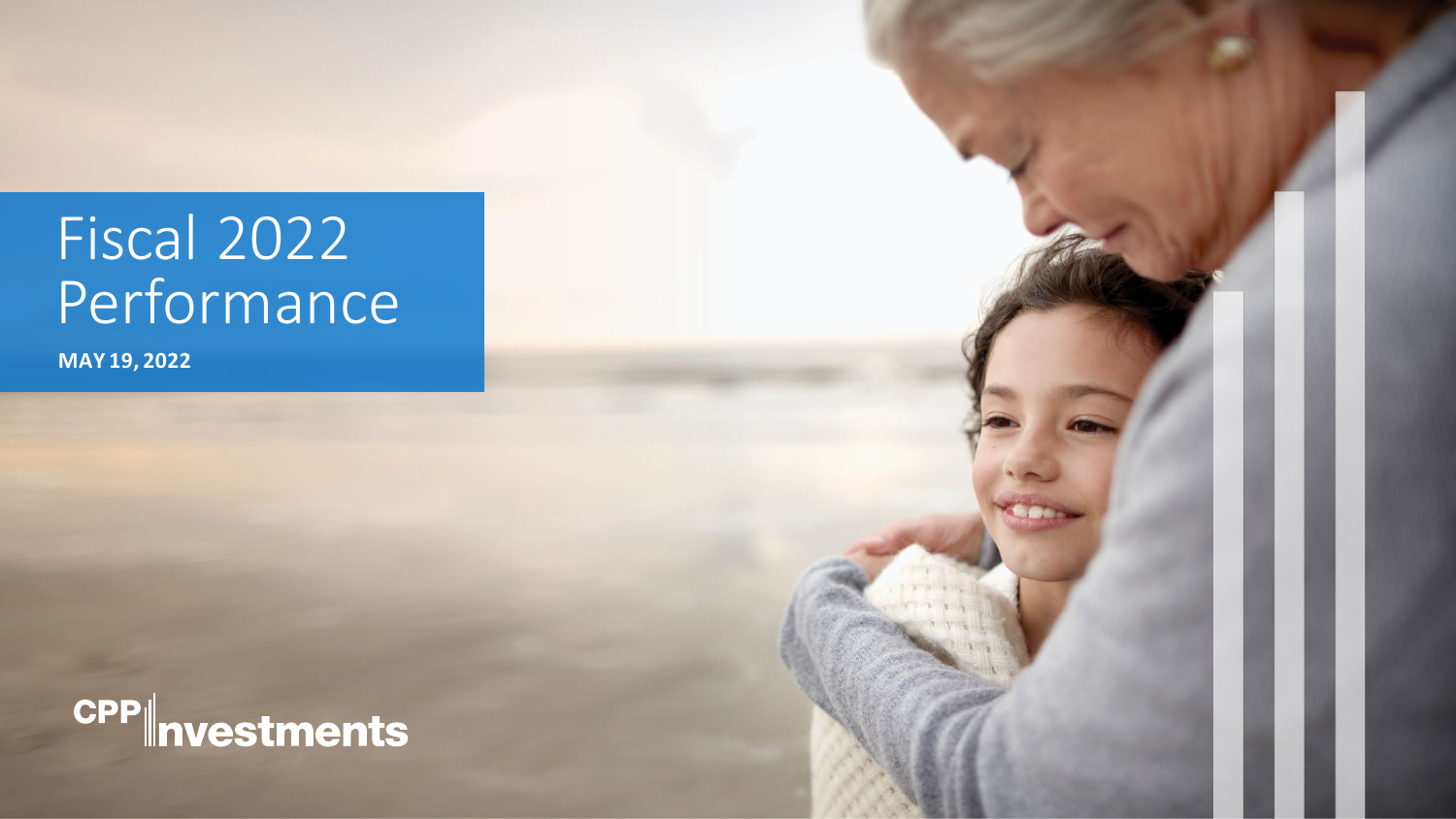### Disclaimer and Forward-looking Statements

Certain statements included in this presentation constitute "forward-looking information" within the meaning of Canadian securities laws and "forward-looking statements" within the meaning of the United States Private Securities Litigation Reform Act of 1995 and other applicable United States safe harbors. All such forward looking statements are made and disclosed in reliance upon the safe harbor provisions of applicable United States securities laws. Forward-looking information and statements include all information and statements regarding CPP Investments' intentions, plans, expectations, beliefs, objectives, future performance, and strategy, as well as any other information or statements that relate to future events or circumstances and which do not directly and exclusively relate to historical facts. Forward looking information and statements often but not always use words such as "trend," "potential," "opportunity," "believe," "expect," "anticipate," "current," "intention," "estimate," "position," "assume," "outlook," "continue," "remain," "maintain," "sustain," "seek," "achieve," and similar expressions, or future or conditional verbs such as "will," "would," "should," "could," "may" and similar expressions. The forward-looking information and statements are not historical facts but reflect CPP Investments' current expectations regarding future results or events. The forward-looking information and statements are subject to a number of risks and uncertainties that could cause actual results or events to differ materially from current expectations, including available investment income, intended acquisitions, regulatory and other approvals and general investment conditions. Although CPP Investments believes that the assumptions inherent in the forward-looking information and statements are reasonable, such statements are not guarantees of future performance and, accordingly, readers are cautioned not to place undue reliance on such statements due to the inherent uncertainty therein. CPP Investments does not undertake to publicly update such statements to reflect new information, future events, and changes in circumstances or for any other reason. The information contained on CPP Investments' website, LinkedIn, Facebook and Twitter are not a part of this presentation. CPP INVESTMENTS, INVESTISSEMENTS RPC, CANADA PENSION PLAN INVESTMENT BOARD, L'OFFICE D'INVESTISSEMENT DU RPC, CPPIB and other names, phrases, logos, icons, graphics, images, designs or other content used throughout the press release may be trade names, registered trademarks, unregistered trademarks, or other intellectual property of Canada Pension Plan Investment Board, and are used by Canada Pension Plan Investment Board and/or its affiliates under license. All rights reserved.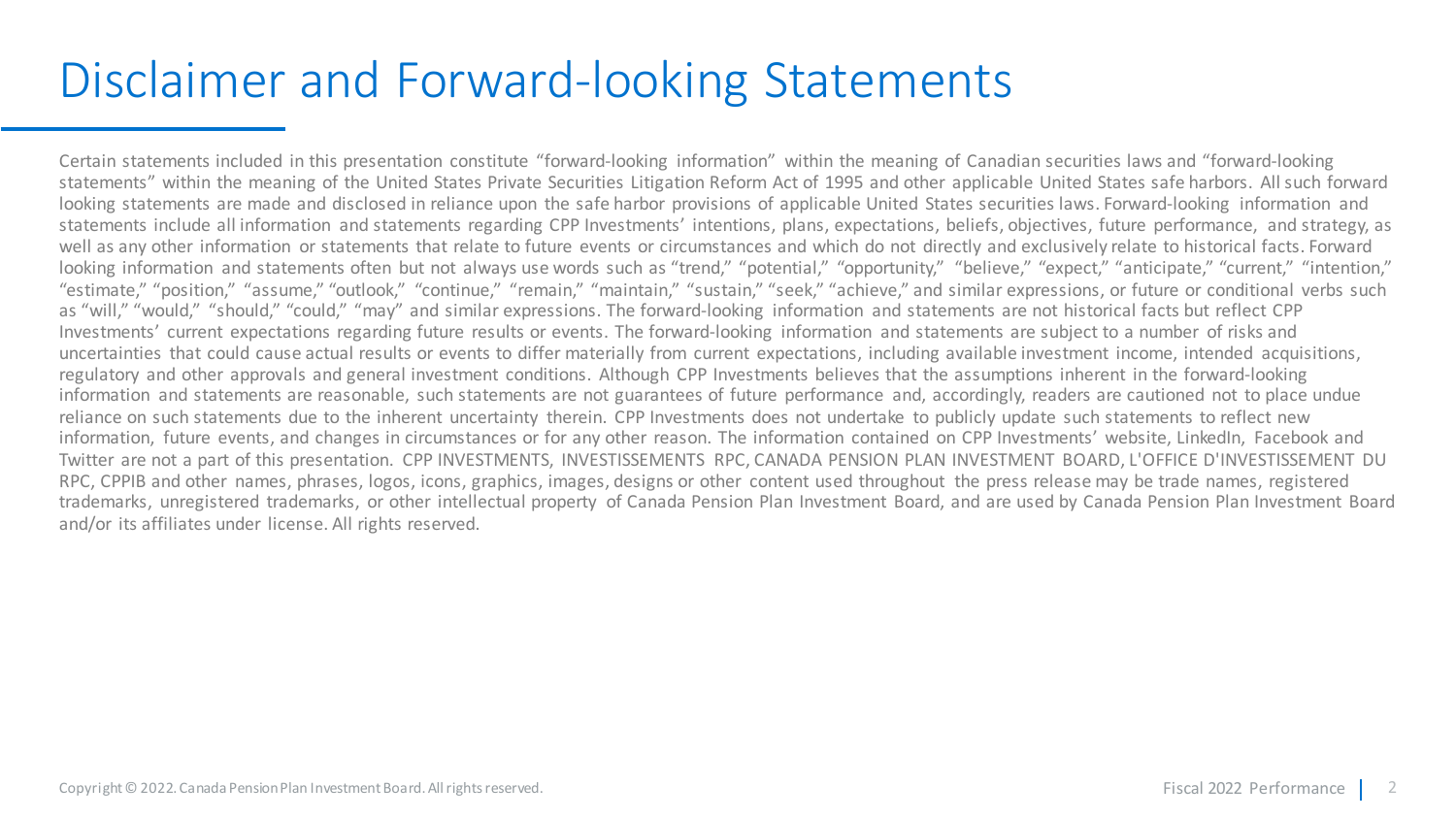

# 6.8%

### Net Return (nominal)

\$34B

Net Income

\$539B

Fund Assets as at March 31, 2022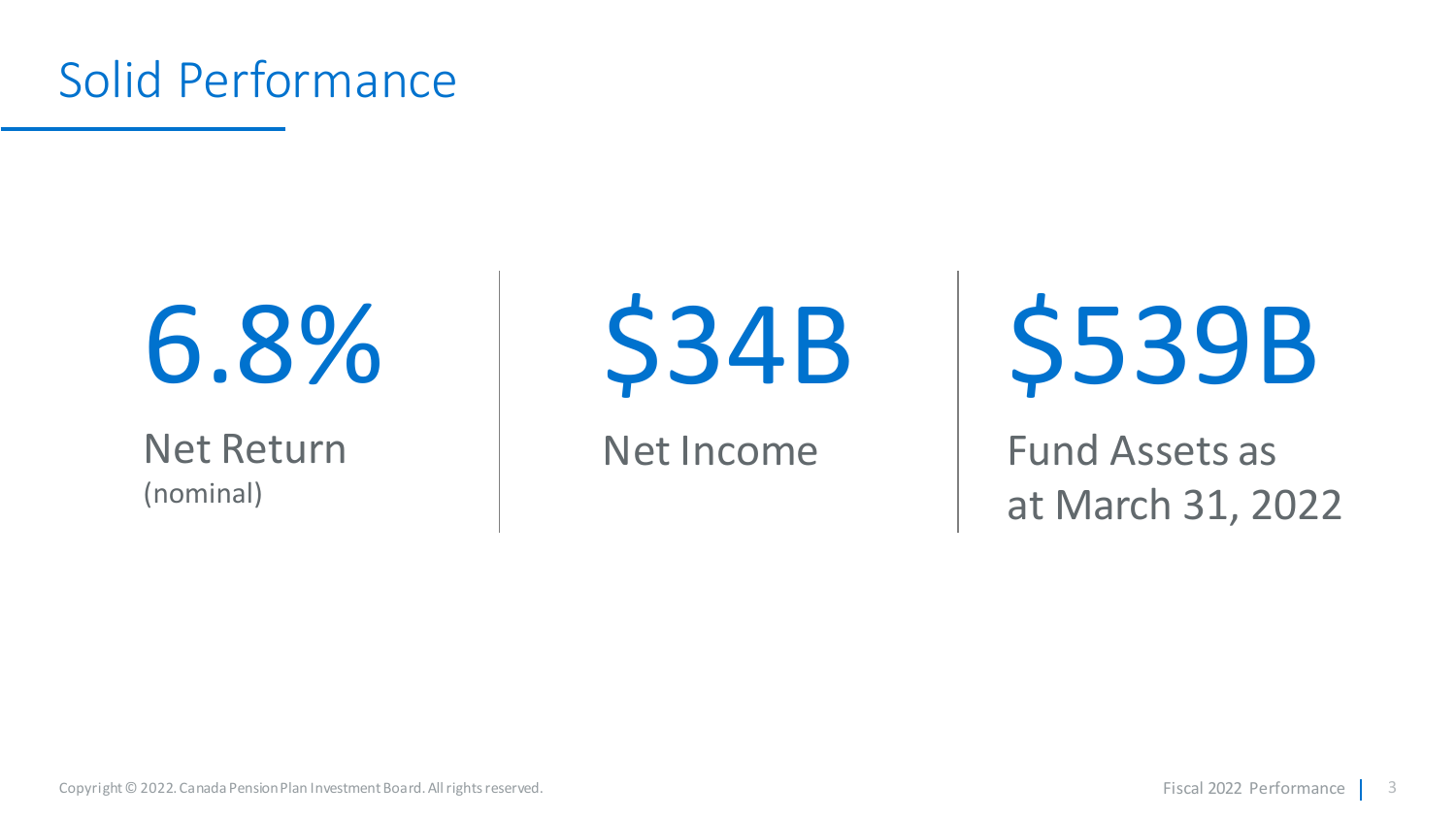# Strong Relative Performance and Net Income



1-year Dollar Value-Added

Above Reference Portfolios

2.1% \$10B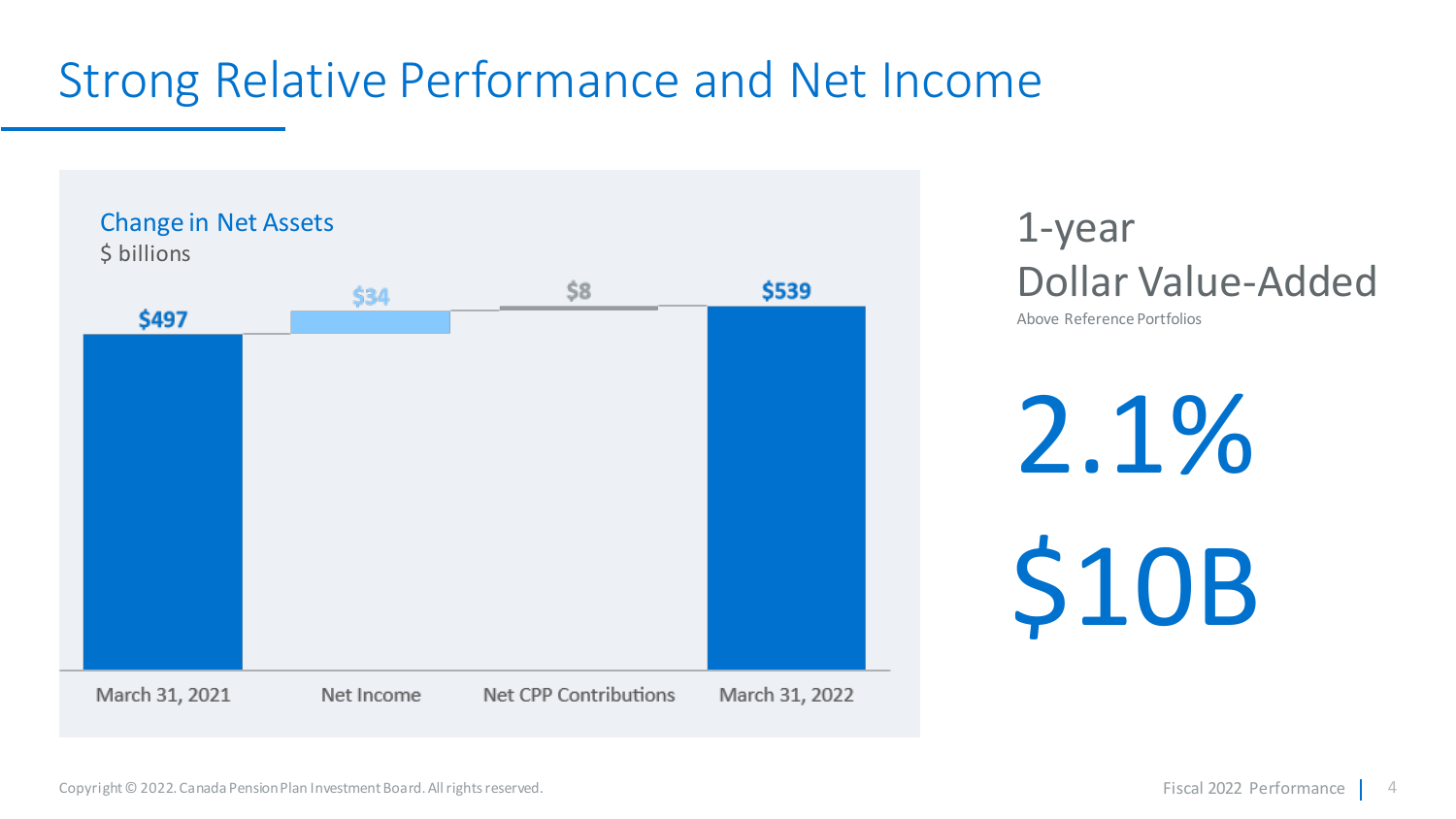# Higher Market Volatility in Q4



- War in Europe, inflation, supply chain interruptions and pandemic spark volatility
- Resulted in significant declines in global equities and bond prices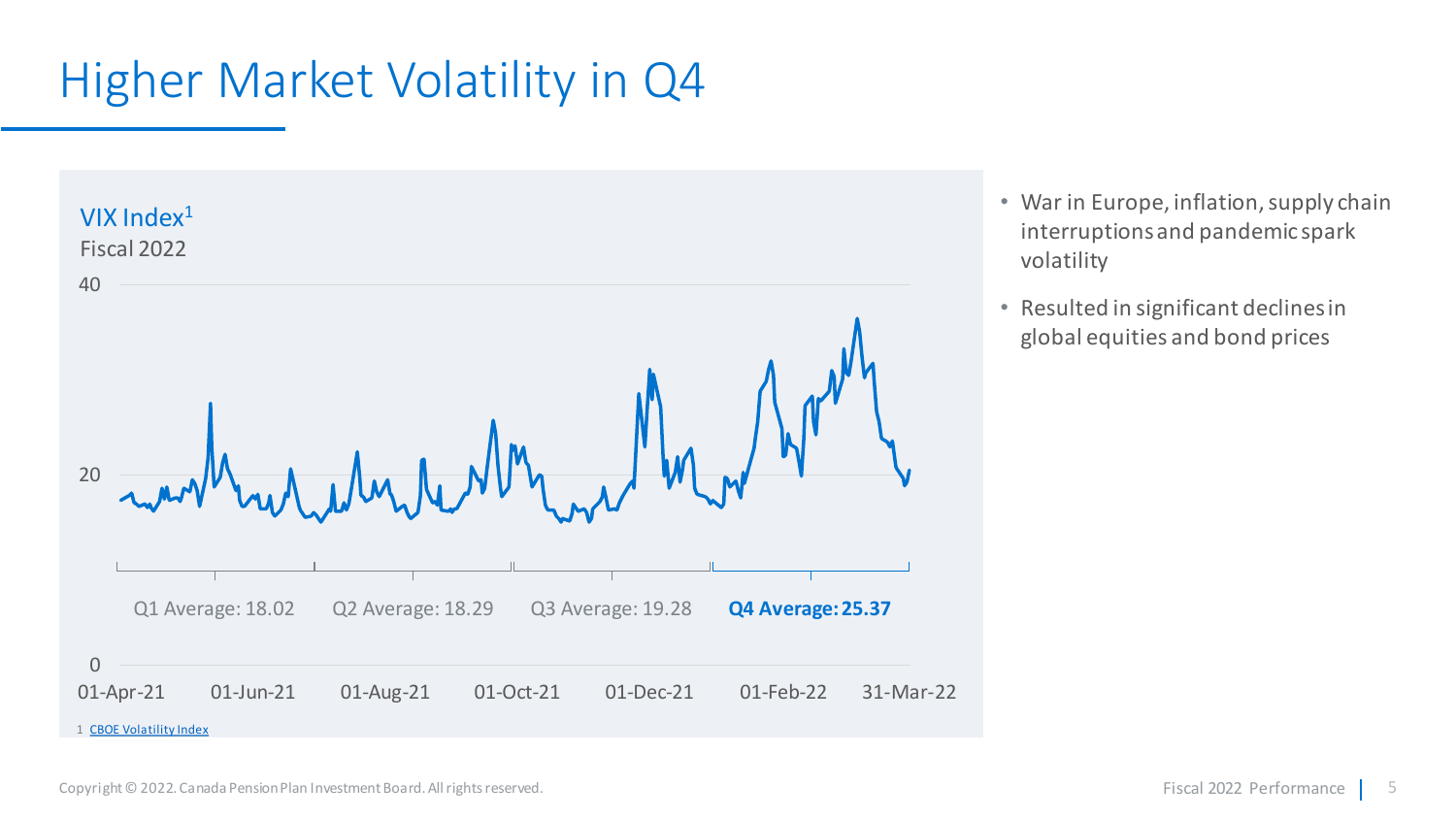# Diversified Investment Portfolio Weathered Q4 Market Volatility

Fourth Quarter Returns

Quarter Ending March 31, 2022

#### Quarterly Net Nominal Returns (After Costs) Quarter Ending

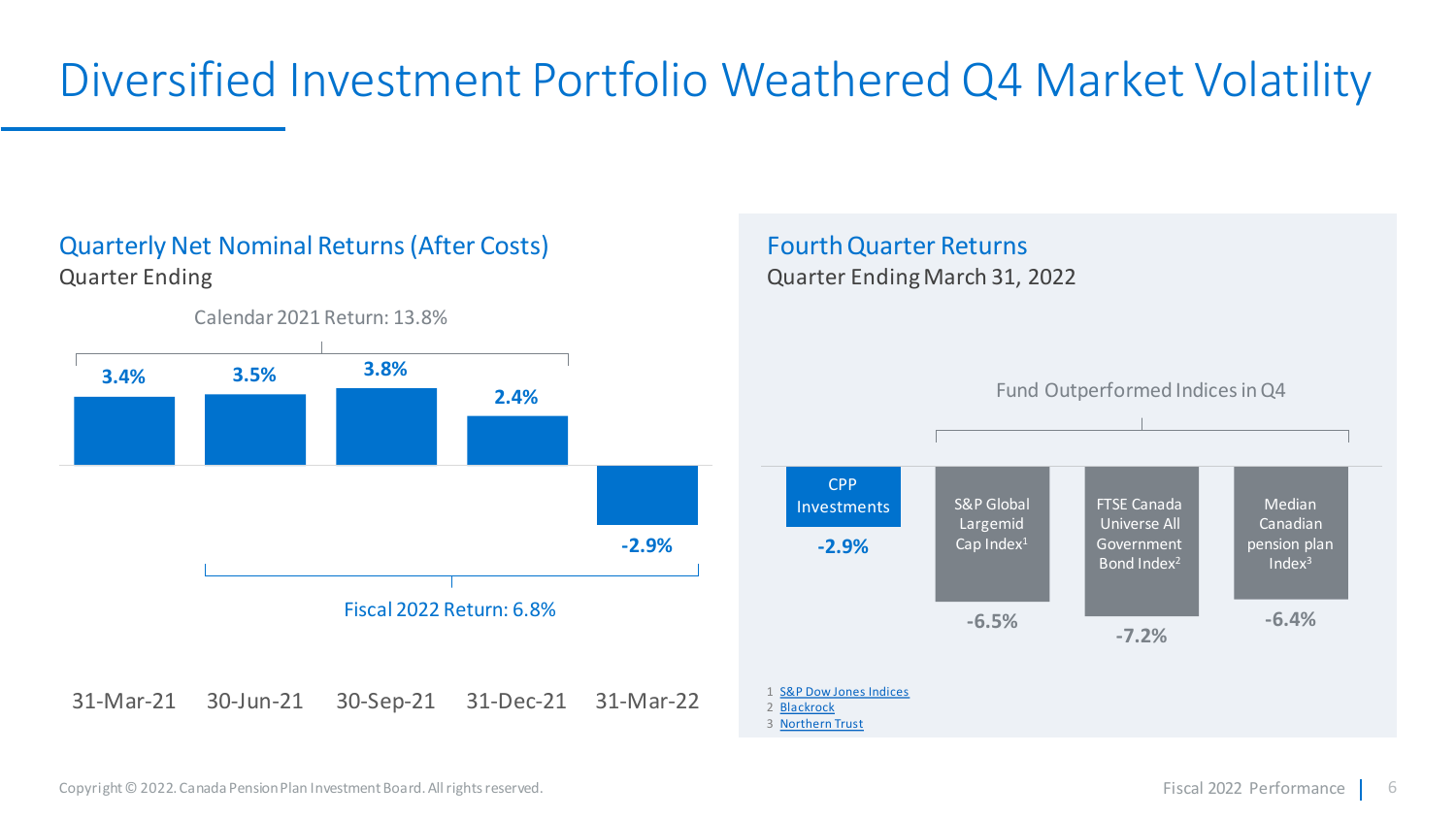# Long-Term Performance

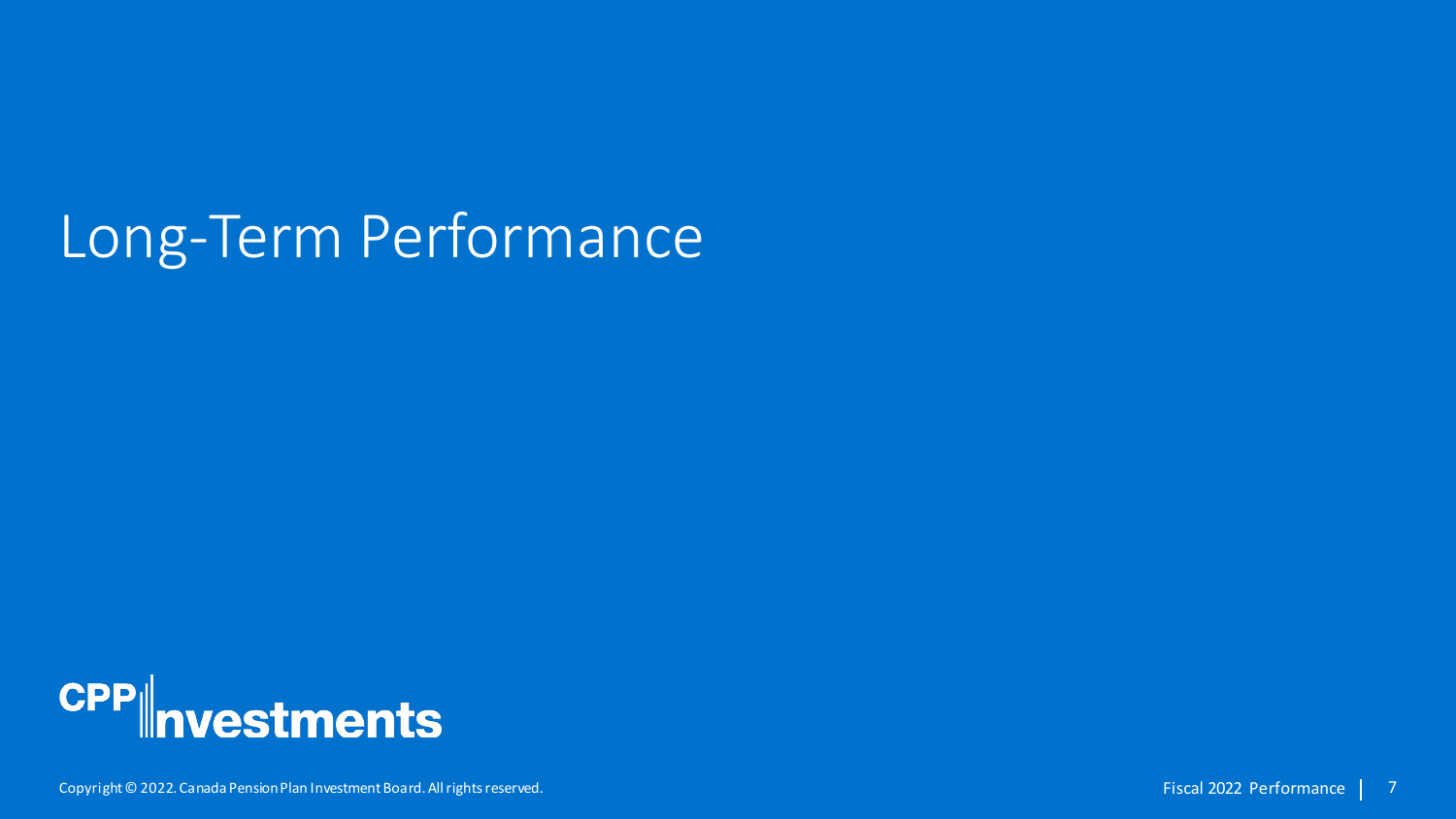Continued Strong Long-term Performance





Cumulative Net Income

Net Nominal Returns

10.0%

7.0%

Net Real Returns

10-Year



Cumulative Net Income

10.8%

Net Nominal Returns

8.6%

Net Real Returns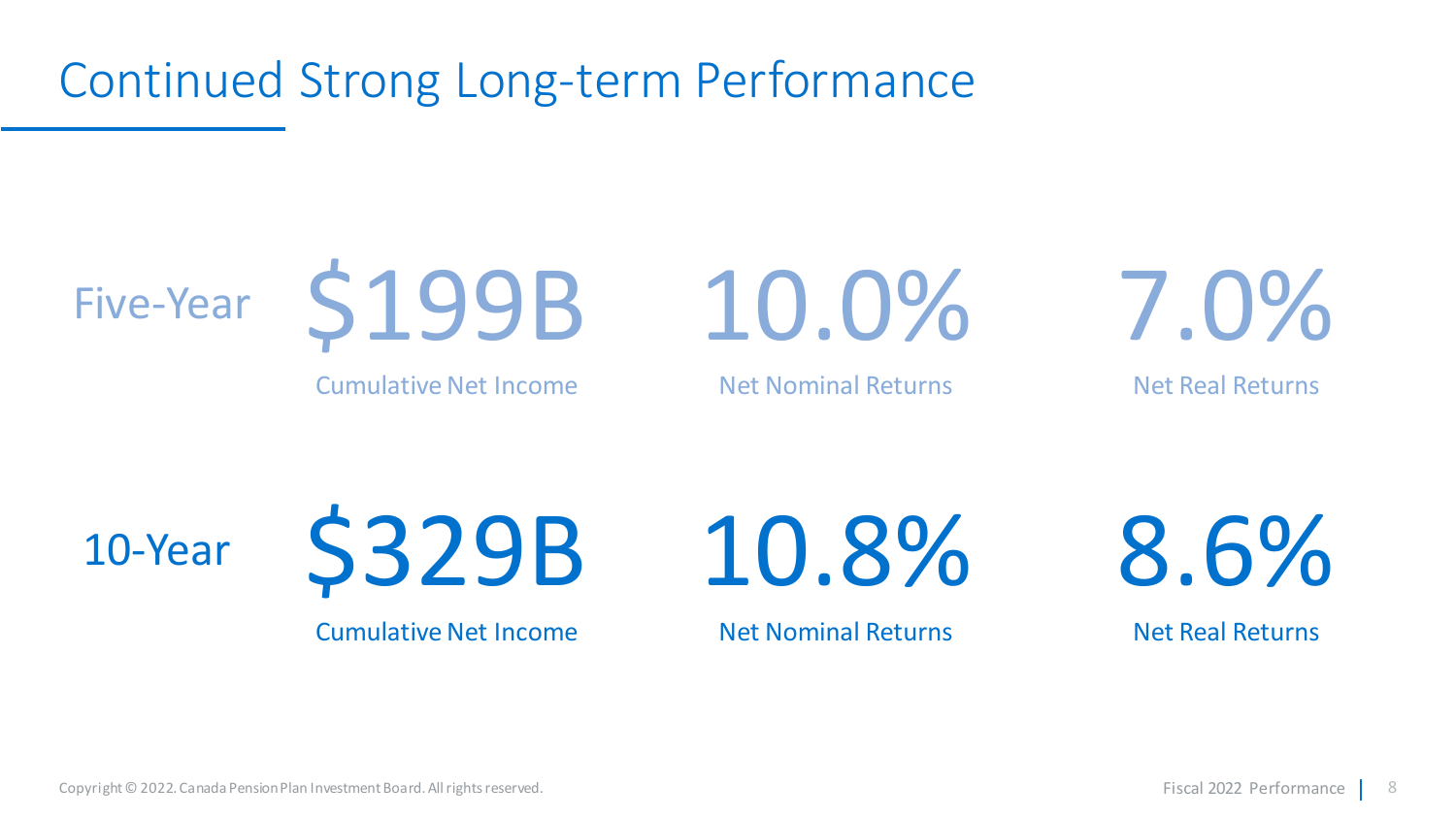# Resiliency

Annual Net Nominal Return



1 Based on standard deviation of returns

2 Aggregated Reference Portfolios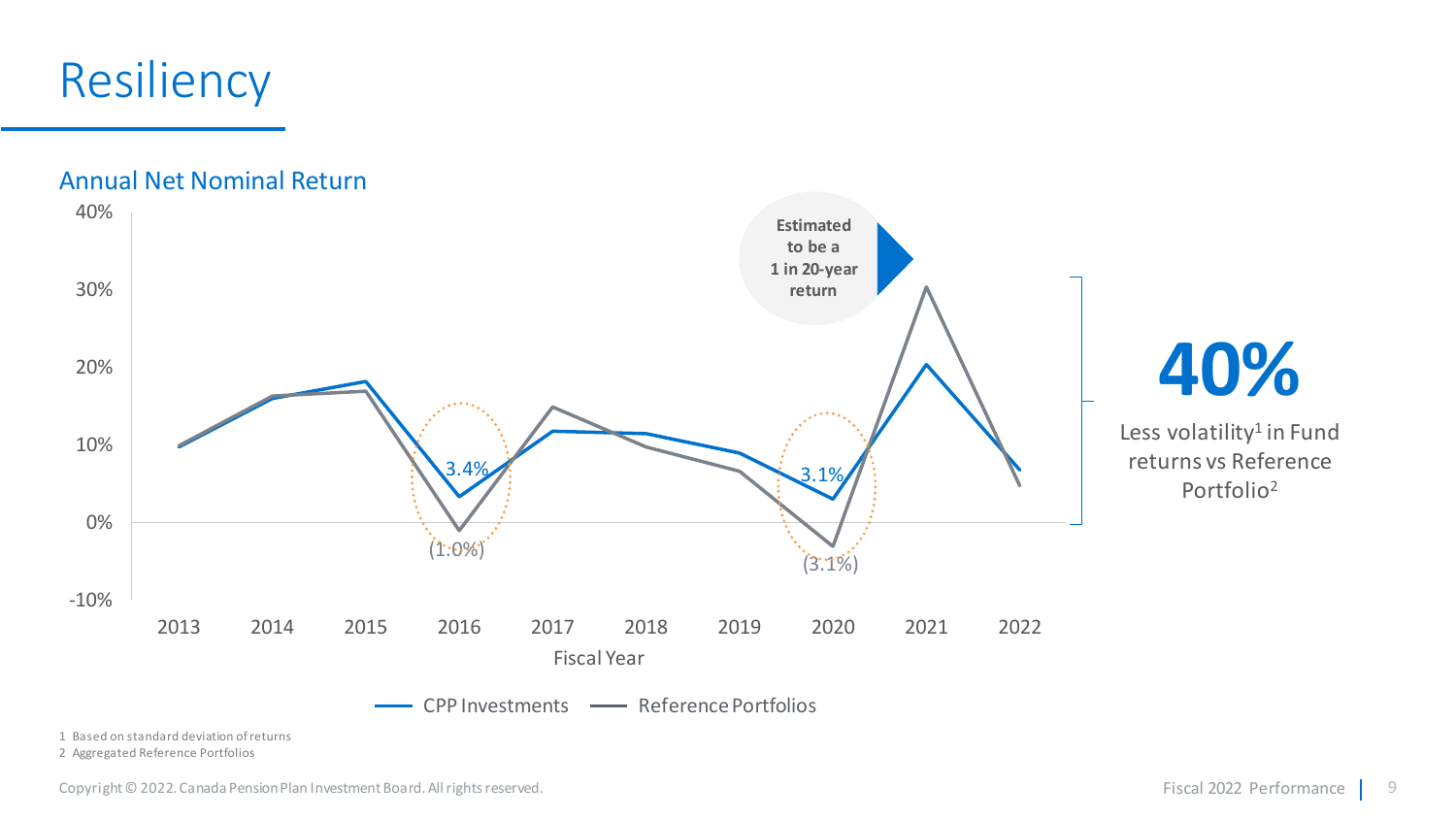# Investment Strategy

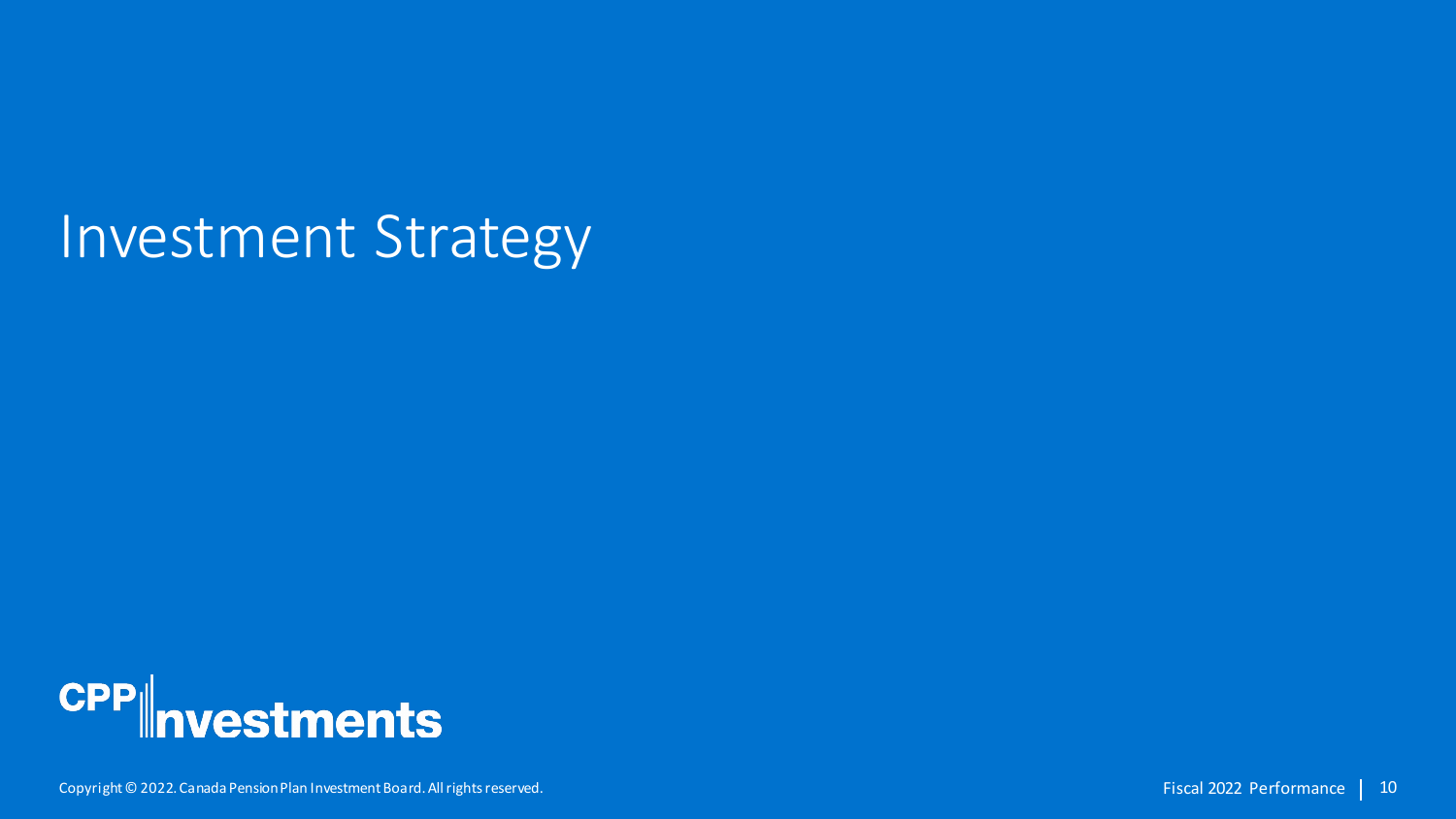### As Assets Scale, Investment Strategies Have Evolved

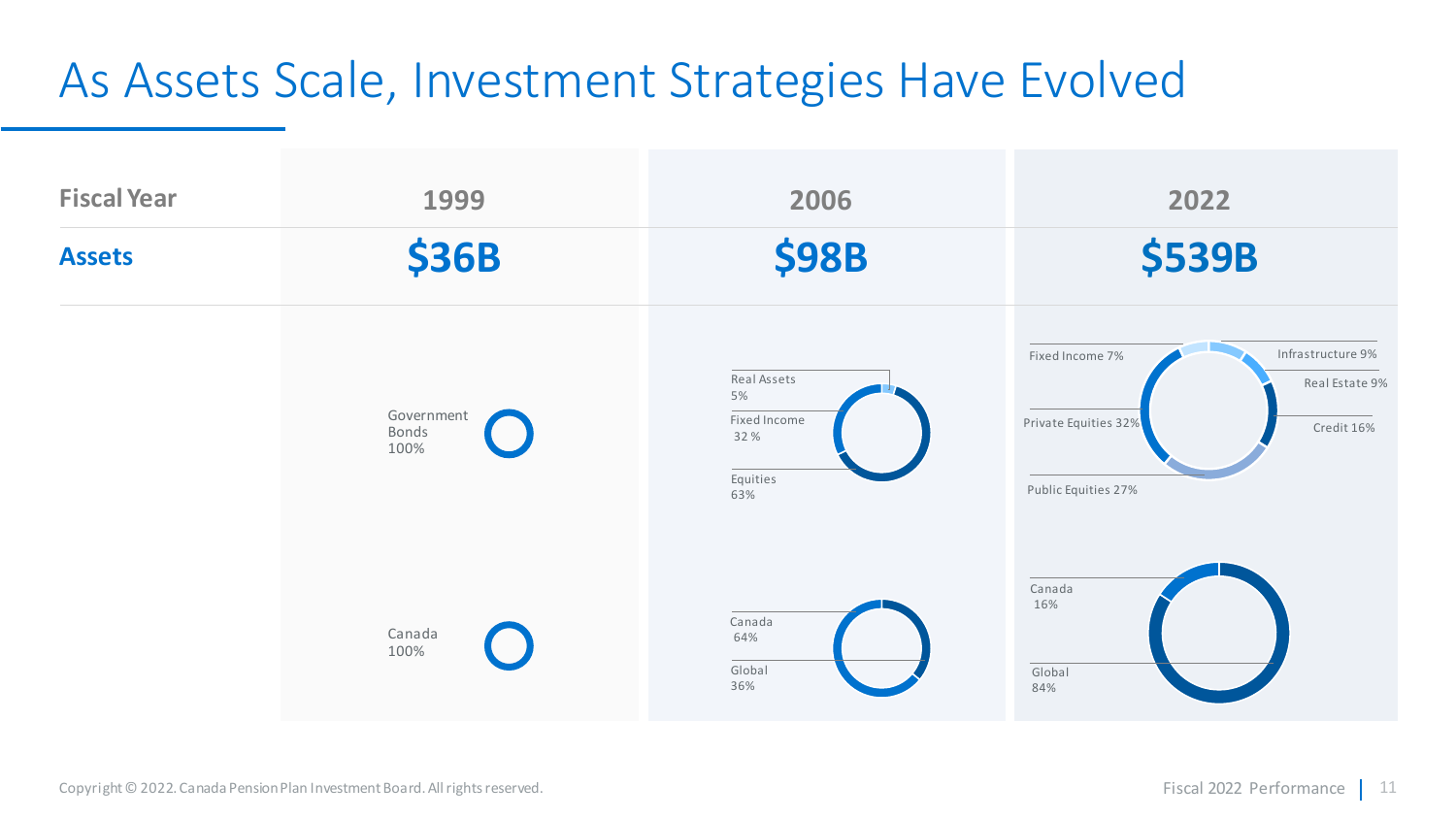### Multi-Asset Class Platform

Asset Class Composition As at March 31, 2022

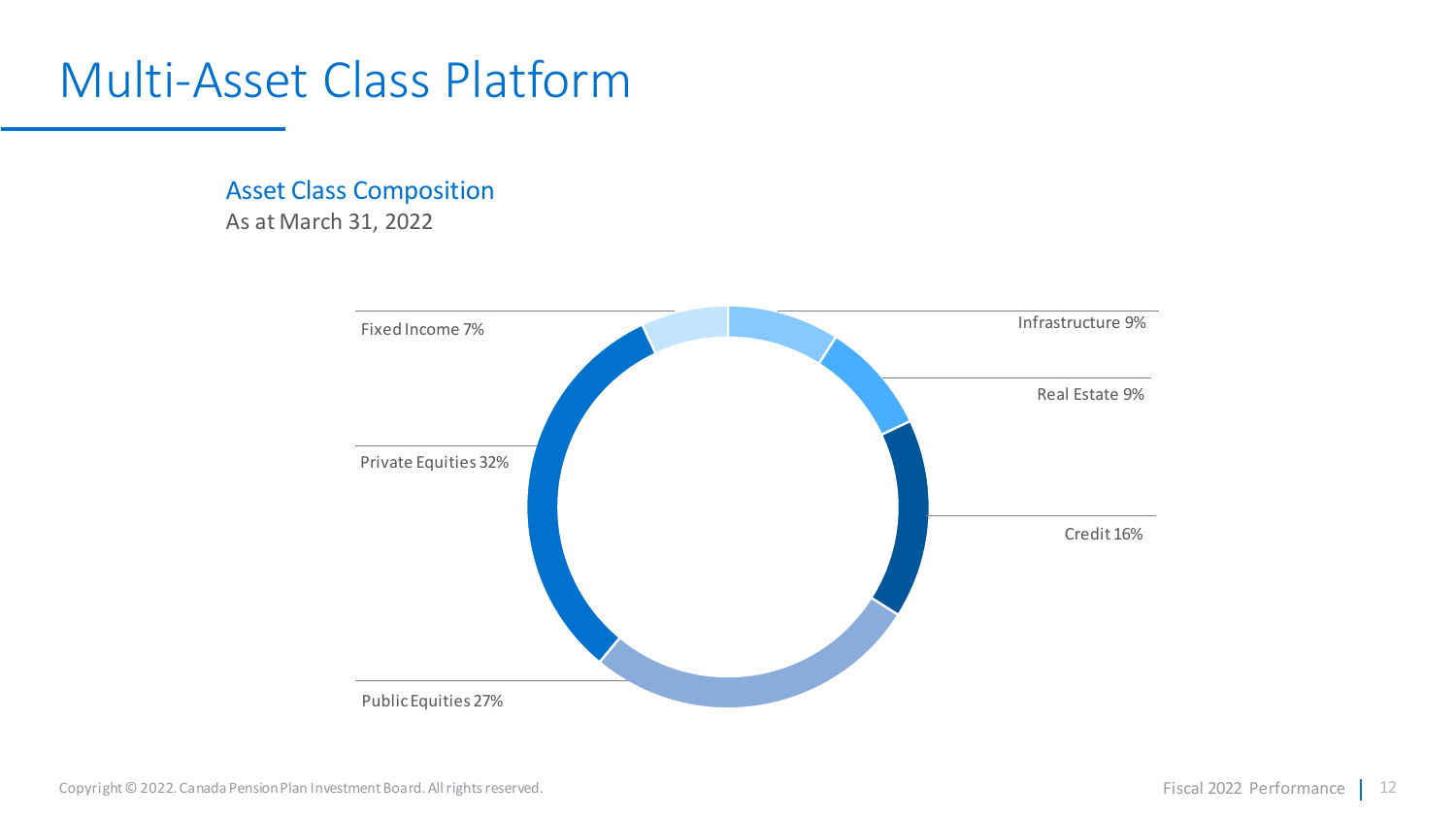



#### Annualized Net Returns Five-years ended Mar. 31, 2022

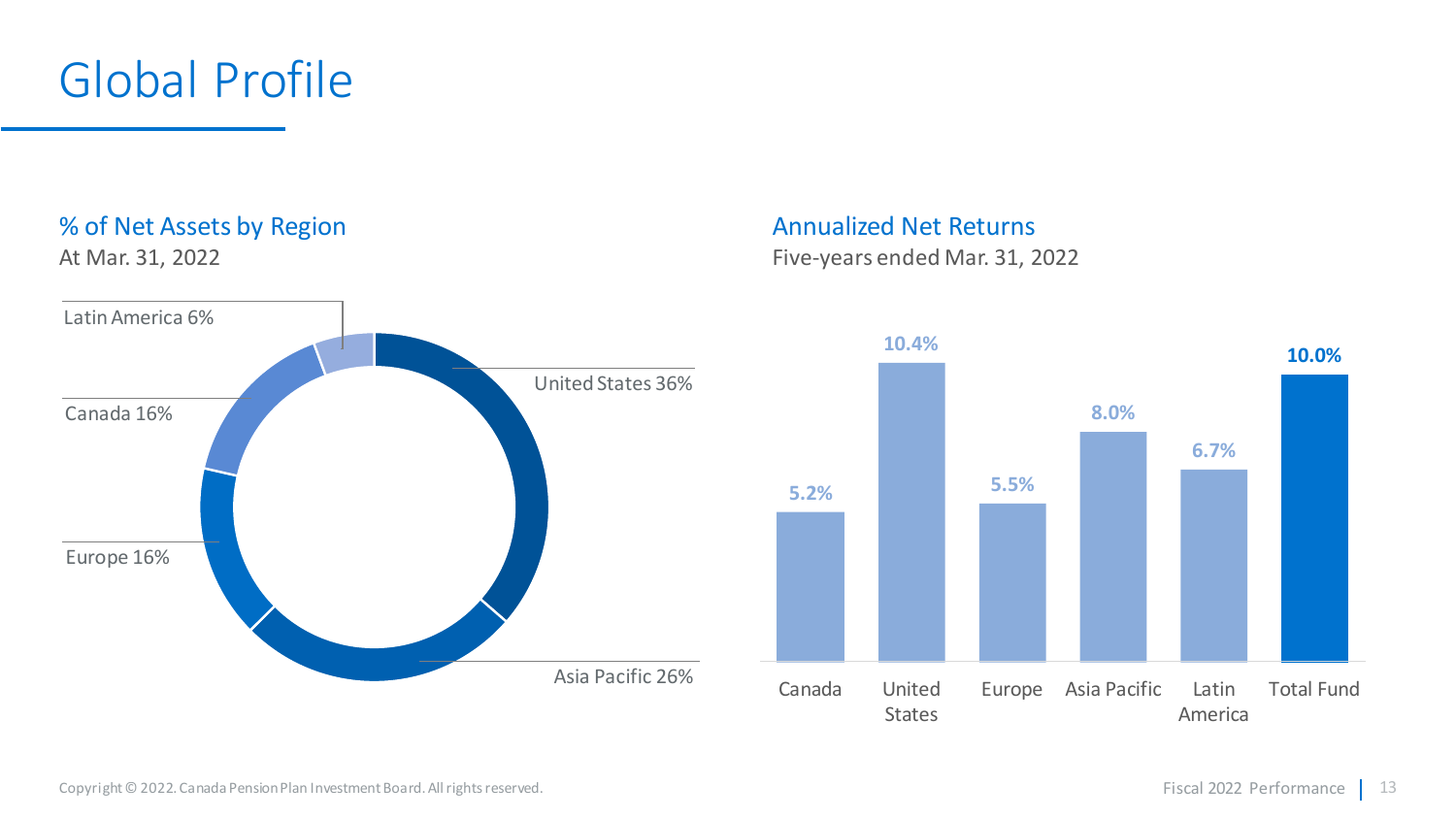# Operational Highlights

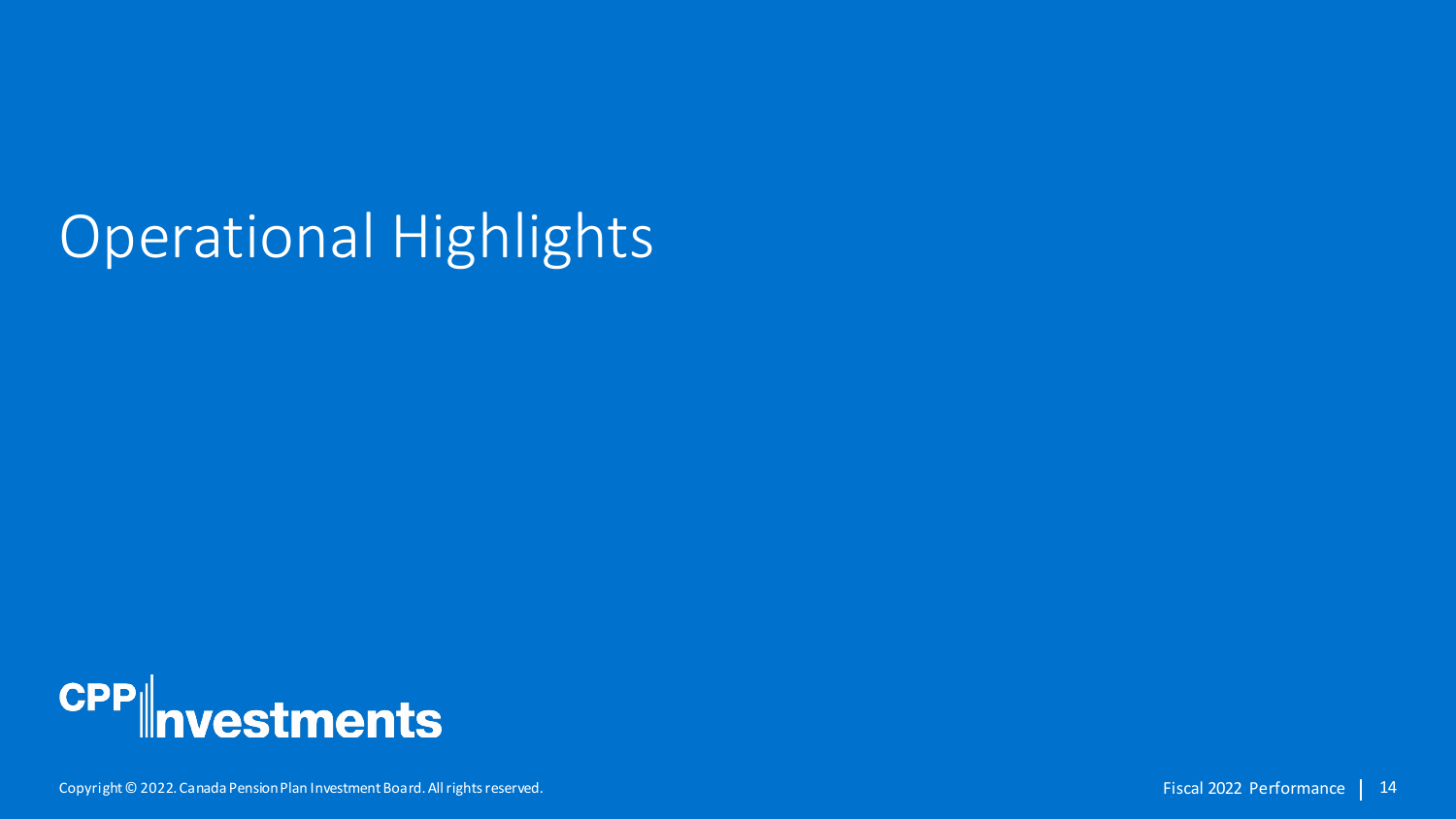# Continued Operational Execution in F2022

**Continue to scale investment programs and increase our global presence**



Expanded global employee base outside of Canada by 20%; grew investments in emerging markets by \$16 billion (22% of assets)

**Review opportunities to further optimize the portfolio design and construction process**



Developed new tools and optimized monitoring processes; enhanced performance evaluation framework

**Expand capabilities and use of complex data, advanced analytics, innovation and technology**



Developed new expertise by partnering with leading data science and technology experts

**Further enhance our integrated risk governance and management practices**



Implemented enhancements to our risk policy and standards, including climate risk measurement methodologies

Special Examination, required by the CPPIB Act and conducted every six years, provided a clean opinion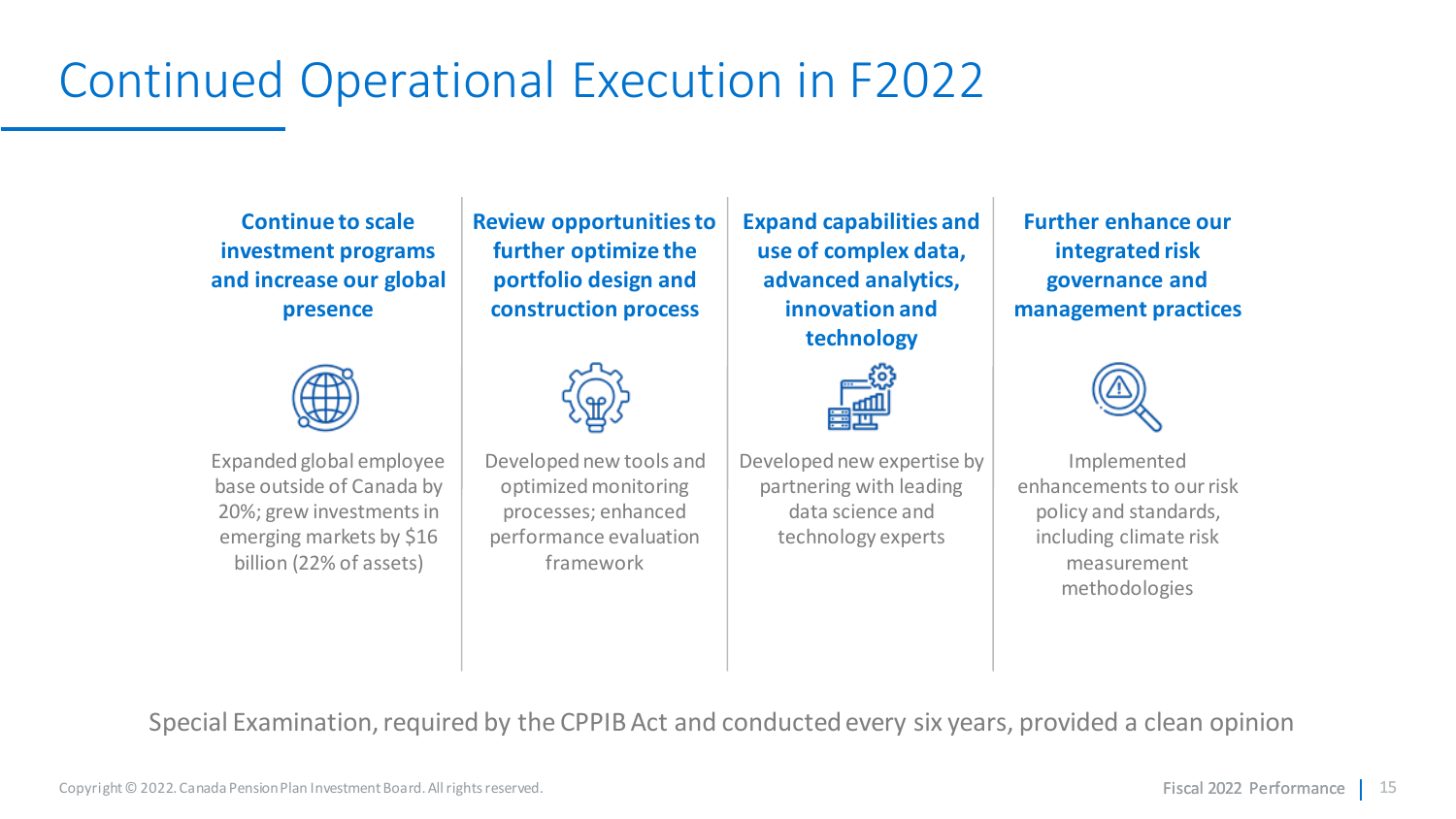### Investing in the Path to Net Zero

#### **Announced a commitment that our portfolio and operations will be net zero of greenhouse gas emissions across all scopes by 2050**

Actions include:

- Continuing to invest and exert our influence in the whole economy transition as **active investors**, rather than through blanket divestment
- Achieving **carbon neutrality** for our internal operations by the end of fiscal  $2023<sup>1</sup>$
- Expanding our investments in green and transition assets from \$67 billion to at least \$130 billion by 2030
- Building on our new **decarbonization investment approach** that seeks attractive returns from enabling emissions reduction and business transformation in high-emitting sectors

1 Across Scope 1 and 2 GHG emissions and business travel emissions, which fall within Scope 3.

### **Our Climate Change Principles**

- **Principle 1:** Invest for a whole economy transition required by climate change
- **Principle 2:** Evolve our strategy as transition pathways emerge and global standards for decarbonization materialize
- **Principle 3:** Exert influence to create value and mitigate risk
- **Principle 4:** Support a responsible transition based on our investment beliefs and expertise
- **Principle 5:** Report on our actions, their impacts and our portfolio emissions